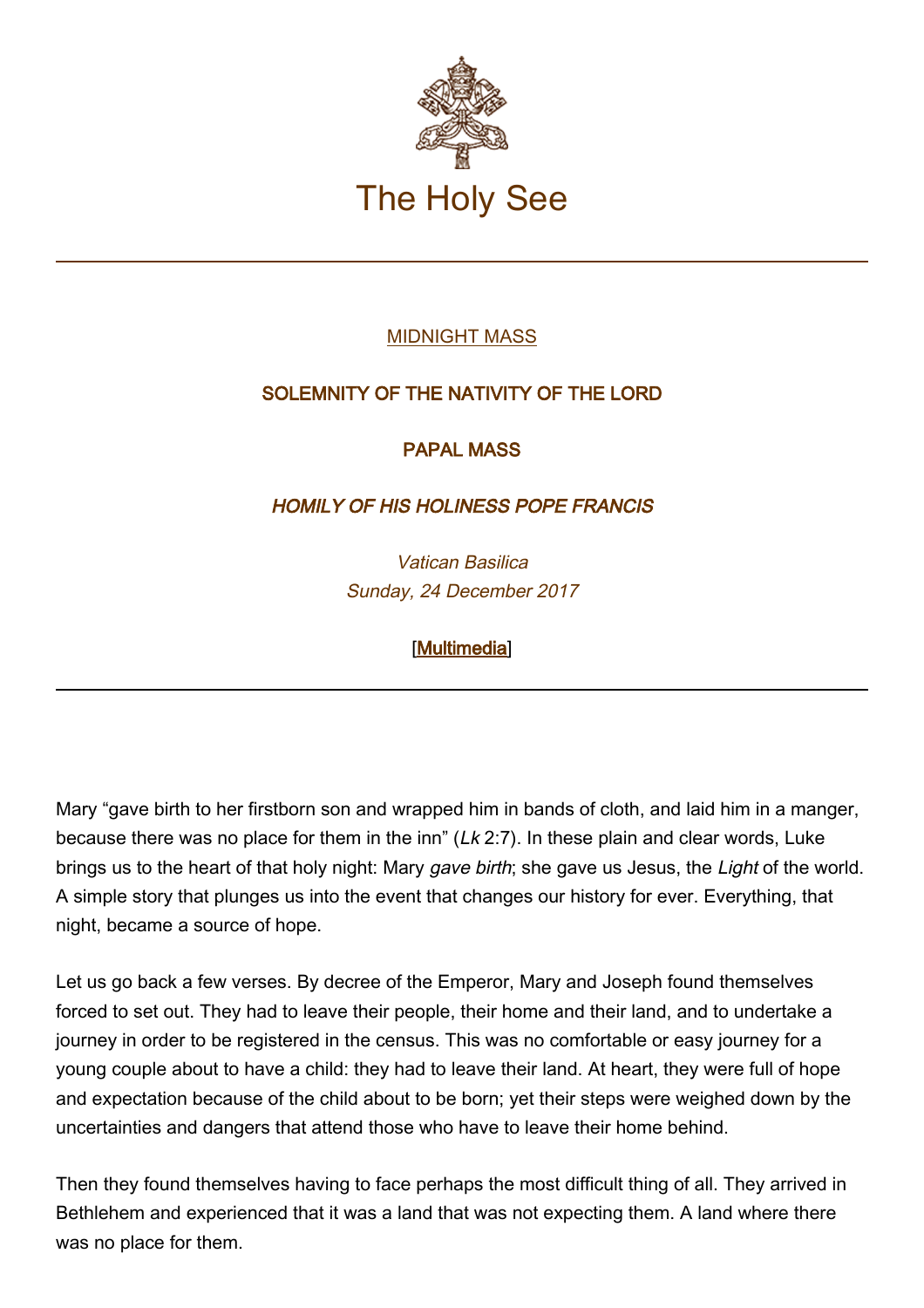And there, where everything was a challenge, Mary gave us Emmanuel. The Son of God had to be born in a stable because his own had no room for him. "He came to what was his own and his own people did not accept him" (Jn 1:11). And there, amid the gloom of a city that had no room or place for the stranger from afar, amid the darkness of a bustling city which in this case seemed to want to build itself up by turning its back on others… it was precisely there that the revolutionary spark of God's love was kindled. In Bethlehem, a small chink opens up for those who have lost their land, their country, their dreams; even for those overcome by the asphyxia produced by a life of isolation.

So many other footsteps are hidden in the footsteps of Joseph and Mary. We see the tracks of entire families forced to set out in our own day. We see the tracks of millions of persons who do not choose to go away but, driven from their land, leave behind their dear ones. In many cases this departure is filled with hope, hope for the future; yet for many others this departure can only have one name: survival. Surviving the Herods of today, who, to impose their power and increase their wealth, see no problem in shedding innocent blood.

Mary and Joseph, for whom there was no room, are the first to embrace the One who comes to give all of us our document of citizenship. The One who in his poverty and humility proclaims and shows that true power and authentic freedom are shown in honouring and assisting the weak and the frail.

That night, the One who had no place to be born is proclaimed to those who had no place at the table or in the streets of the city. The shepherds are the first to hear this Good News. By reason of their work, they were men and women forced to live on the edges of society. Their state of life, and the places they had to stay, prevented them from observing all the ritual prescriptions of religious purification; as a result, they were considered unclean. Their skin, their clothing, their smell, their way of speaking, their origin, all betrayed them. Everything about them generated mistrust. They were men and women to be kept at a distance, to be feared. They were considered pagans among the believers, sinners among the just, foreigners among the citizens. Yet to them – pagans, sinners and foreigners – the angel says: "Do not be afraid; for see – I am bringing you good news of great joy for the people: to you is born this day in the city of David a Saviour, who is the Messiah, the Lord" (Lk 2:10-11).

This is the joy that we tonight are called to share, to celebrate and to proclaim. The joy with which God, in his infinite mercy, has embraced us *pagans, sinners and foreigners*, and demands that we do the same.

The faith we proclaim tonight makes us see God present in all those situations where we think he is absent. He is present in the unwelcomed visitor, often unrecognizable, who walks through our cities and our neighbourhoods, who travels on our buses and knocks on our doors.